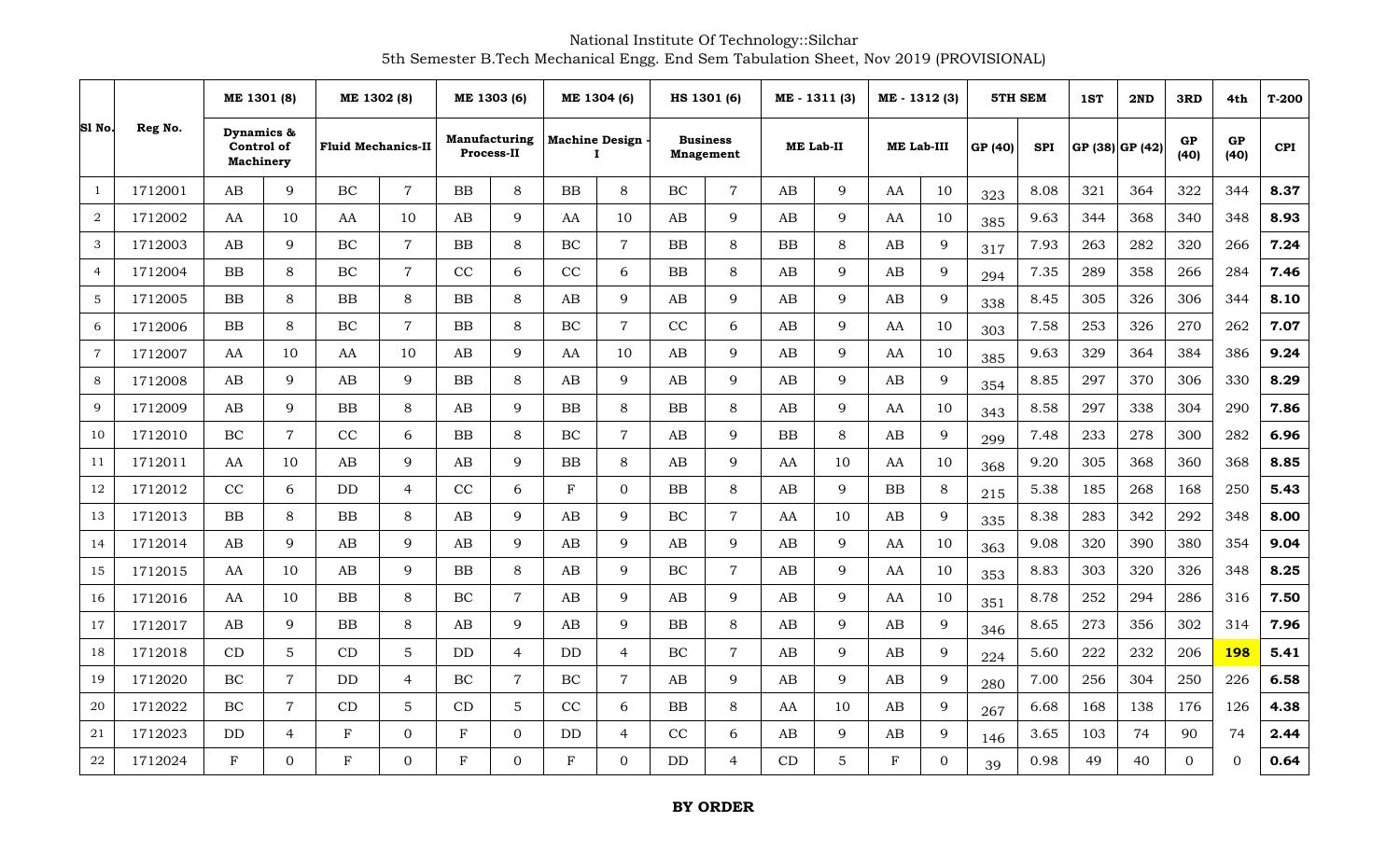National Institute Of Technology::Silchar 5th Semester B.Tech Mechanical Engg. End Sem Tabulation Sheet, Nov 2019 (PROVISIONAL)

|        |         | ME 1301 (8)                                  |                | ME 1302 (8)               |                | ME 1303 (6)                        |                | ME 1304 (6)                          |                | HS 1301 (6)                         |                |                        | ME - 1311 (3)    | ME - 1312 (3) |                   | 5TH SEM |            | 1ST | 2ND             | 3RD        | 4th               | $T-200$    |
|--------|---------|----------------------------------------------|----------------|---------------------------|----------------|------------------------------------|----------------|--------------------------------------|----------------|-------------------------------------|----------------|------------------------|------------------|---------------|-------------------|---------|------------|-----|-----------------|------------|-------------------|------------|
| Sl No. | Reg No. | Dynamics &<br>Control of<br><b>Machinery</b> |                | <b>Fluid Mechanics-II</b> |                | Manufacturing<br><b>Process-II</b> |                | <b>Machine Design</b><br>$\mathbf I$ |                | <b>Business</b><br><b>Mnagement</b> |                |                        | <b>ME Lab-II</b> |               | <b>ME Lab-III</b> | GP (40) | <b>SPI</b> |     | GP (38) GP (42) | GP<br>(40) | <b>GP</b><br>(40) | <b>CPI</b> |
| 23     | 1712025 | AB                                           | 9              | BB                        | 8              | CC                                 | 6              | BB                                   | 8              | AB                                  | 9              | $\mathbf{A}\mathbf{B}$ | 9                | AB            | $\mathbf{Q}$      | 328     | 8.20       | 281 | 292             | 272        | 302               | 7.38       |
| 24     | 1712027 | BC                                           | $\overline{7}$ | $\rm BB$                  | 8              | CC                                 | 6              | $_{\rm BB}$                          | 8              | CC                                  | 6              | AB                     | 9                | AB            | 9                 | 294     | 7.35       | 203 | 206             | 240        | 260               | 6.02       |
| 25     | 1712028 | BC                                           | $\overline{7}$ | $\rm BC$                  | $\overline{7}$ | <b>BB</b>                          | 8              | $\rm BC$                             | 7              | $\rm BC$                            | $\overline{7}$ | AA                     | 10               | AA            | 10                | 304     | 7.60       | 256 | 266             | 280        | 228               | 6.67       |
| 26     | 1712029 | AB                                           | 9              | BB                        | 8              | AB                                 | $\mathbf{Q}$   | <b>BB</b>                            | 8              | BB                                  | 8              | AA                     | 10               | AA            | 10                | 346     | 8.65       | 280 | 304             | 270        | 344               | 7.72       |
| 27     | 1712030 | <b>BB</b>                                    | 8              | CC                        | 6              | <b>BC</b>                          | $\overline{7}$ | BC                                   | $\overline{7}$ | AB                                  | 9              | AA                     | 10               | AA            | 10                | 310     | 7.75       | 281 | 332             | 278        | 290               | 7.46       |
| 28     | 1712031 | BB                                           | 8              | $\rm BC$                  | $\overline{7}$ | CD                                 | 5              | BB                                   | 8              | BB                                  | 8              | AB                     | 9                | AA            | 10                | 303     | 7.58       | 259 | 274             | 318        | 298               | 7.26       |
| 29     | 1712032 | <b>BB</b>                                    | 8              | <b>BB</b>                 | 8              | CC                                 | 6              | AB                                   | 9              | <b>BB</b>                           | 8              | AB                     | 9                | AA            | 10                | 323     | 8.08       | 277 | 252             | 252        | 238               | 6.71       |
| 30     | 1712033 | <b>BB</b>                                    | 8              | AB                        | 9              | <b>BC</b>                          | $\overline{7}$ | <b>BB</b>                            | 8              | <b>BB</b>                           | 8              | AB                     | 9                | AB            | $\mathbf{Q}$      | 328     | 8.20       | 279 | 302             | 290        | 332               | 7.66       |
| 31     | 1712034 | AB                                           | 9              | AA                        | 10             | AA                                 | 10             | AB                                   | 9              | AB                                  | 9              | AA                     | 10               | AA            | 10                | 380     | 9.50       | 337 | 362             | 358        | 390               | 9.14       |
| 32     | 1712035 | AA                                           | 10             | BB                        | 8              | BB                                 | 8              | AB                                   | $\mathbf Q$    | AB                                  | 9              | AA                     | 10               | AB            | $\mathbf{Q}$      | 357     | 8.93       | 282 | 342             | 306        | 340               | 8.14       |
| 33     | 1712036 | AA                                           | 10             | AA                        | 10             | AA                                 | 10             | AB                                   | 9              | AB                                  | 9              | AA                     | 10               | AA            | 10                | 388     | 9.70       | 312 | 370             | 358        | 392               | 9.10       |
| 34     | 1712037 | AB                                           | 9              | BB                        | 8              | <b>BC</b>                          | $\overline{7}$ | AB                                   | $\mathbf Q$    | <b>BC</b>                           | $\overline{7}$ | AB                     | 9                | AA            | 10                | 331     | 8.28       | 303 | 314             | 290        | 360               | 7.99       |
| 35     | 1712038 | AA                                           | 10             | AA                        | 10             | AB                                 | $\mathbf{Q}$   | $\mathbf{A}\mathbf{B}$               | 9              | AB                                  | 9              | AB                     | 9                | AA            | 10                | 379     | 9.48       | 297 | 368             | 332        | 354               | 8.65       |
| 36     | 1712039 | <b>BB</b>                                    | 8              | AB                        | 9              | $\rm BC$                           | $\overline{7}$ | ${\bf BB}$                           | 8              | AB                                  | 9              | AA                     | 10               | AA            | 10                | 340     | 8.50       | 331 | 354             | 270        | 378               | 8.37       |
| 37     | 1712040 | BB                                           | 8              | <b>BB</b>                 | 8              | AB                                 | $\mathbf Q$    | BC                                   | $\overline{7}$ | AB                                  | 9              | AB                     | 9                | AB            | $\mathbf{Q}$      | 332     | 8.30       | 301 | 324             | 346        | 358               | 8.31       |
| 38     | 1712041 | BC                                           | $\overline{7}$ | CD                        | 5              | CC                                 | 6              | BB                                   | 8              | BB                                  | 8              | AB                     | 9                | AB            | 9                 | 282     | 7.05       | 273 | 276             | 248        | 252               | 6.66       |
| 39     | 1712042 | AB                                           | 9              | $\rm BB$                  | 8              | $\rm BC$                           | $\overline{7}$ | $\rm BC$                             | $\overline{7}$ | BB                                  | 8              | AB                     | 9                | AB            | $\mathbf{Q}$      | 322     | 8.05       | 291 | 332             | 286        | 306               | 7.69       |
| 40     | 1712043 | <b>BB</b>                                    | 8              | <b>BC</b>                 | $\overline{7}$ | CD                                 | $5^{\circ}$    | BC                                   | $\overline{7}$ | <b>BB</b>                           | 8              | AB                     | 9                | AA            | 10                | 297     | 7.43       | 243 | 242             | 244        | 238               | 6.32       |
| 41     | 1712044 | AB                                           | 9              | AA                        | 10             | CC                                 | 6              | BC                                   | $\overline{7}$ | AB                                  | 9              | BB                     | 8                | AB            | $\mathbf{Q}$      | 335     | 8.38       | 302 | 354             | 352        | 336               | 8.40       |
| 42     | 1712045 | CC                                           | 6              | DD                        | $\overline{4}$ | DD                                 | 4              | CC                                   | 6              | BB                                  | 8              | <b>BB</b>              | 8                | CD            | 5                 | 227     | 5.68       | 215 | 272             | 204        | 266               | 5.92       |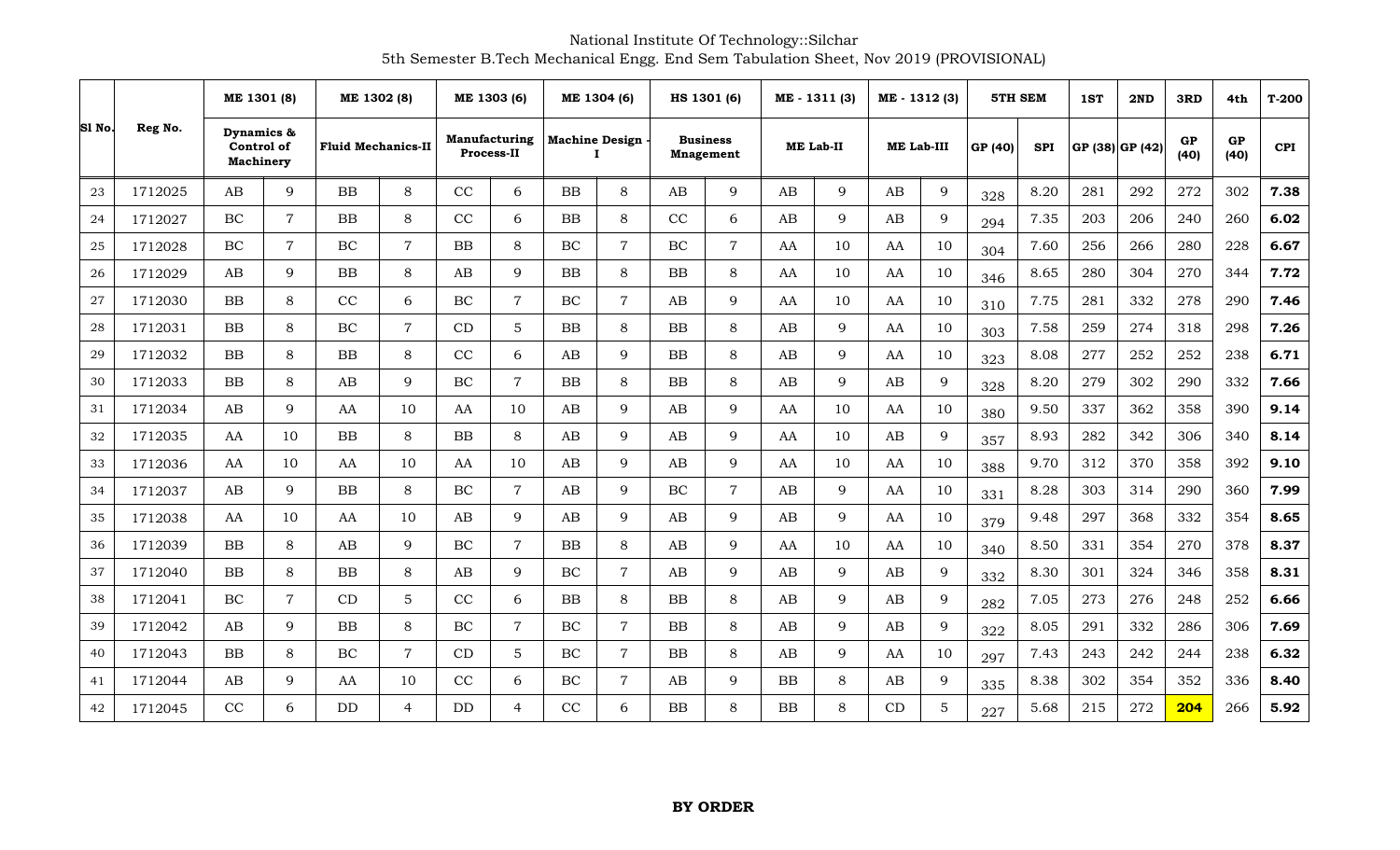National Institute Of Technology::Silchar 5th Semester B.Tech Mechanical Engg. End Sem Tabulation Sheet, Nov 2019 (PROVISIONAL)

| Sl No. |         | ME 1301 (8)                                  |                 | ME 1302 (8)               |                  | ME 1303 (6) |                                           | ME 1304 (6) |                                   |                        | HS 1301 (6)                         |           | ME - 1311 (3)    | ME - 1312 (3) |                |         | <b>5TH SEM</b> | 1ST | 2ND             | 3RD        | 4th        | $T-200$    |
|--------|---------|----------------------------------------------|-----------------|---------------------------|------------------|-------------|-------------------------------------------|-------------|-----------------------------------|------------------------|-------------------------------------|-----------|------------------|---------------|----------------|---------|----------------|-----|-----------------|------------|------------|------------|
|        | Reg No. | Dynamics &<br>Control of<br><b>Machinery</b> |                 | <b>Fluid Mechanics-II</b> |                  |             | <b>Manufacturing</b><br><b>Process-II</b> |             | <b>Machine Design</b><br>$\bf{I}$ |                        | <b>Business</b><br><b>Mnagement</b> |           | <b>ME Lab-II</b> | ME Lab-III    |                | GP (40) | <b>SPI</b>     |     | GP (38) GP (42) | GP<br>(40) | GP<br>(40) | <b>CPI</b> |
| 43     | 1712046 | BC                                           | $\overline{7}$  | BC                        | $\overline{7}$   | CC          | 6                                         | BC          | $\overline{7}$                    | <b>BB</b>              | 8                                   | AB        | 9                | AA            | 10             | 295     | 7.38           | 265 | 276             | 250        | 260        | 6.73       |
| 44     | 1712047 | AB                                           | 9               | CC                        | 6                | $\rm BB$    | 8                                         | BC          | $\overline{7}$                    | BB                     | 8                                   | AA        | 10               | AB            | 9              | 315     | 7.88           | 293 | 296             | 288        | 266        | 7.29       |
| 45     | 1712048 | AB                                           | 9               | BB                        | 8                | BB          | 8                                         | BB          | 8                                 | AB                     | 9                                   | AA        | 10               | AA            | 10             | 346     | 8.65           | 322 | 342             | 332        | 322        | 8.32       |
| 46     | 1712049 | BC                                           | $\overline{7}$  | BC                        | $\overline{7}$   | BC          | $\overline{7}$                            | $\rm BC$    | $\overline{7}$                    | BC                     | $\overline{7}$                      | AA        | 10               | AB            | 9              | 295     | 7.38           | 310 | 338             | 276        | 300        | 7.60       |
| 47     | 1712051 | <b>BB</b>                                    | 8               | CC                        | 6                | AB          | 9                                         | ${\rm BB}$  | 8                                 | BB                     | 8                                   | AA        | 10               | AB            | 9              | 319     | 7.98           | 305 | 358             | 300        | 324        | 8.03       |
| 48     | 1712052 | AA                                           | 10              | $\rm BC$                  | $\overline{7}$   | AB          | 9                                         | ${\bf BB}$  | 8                                 | $\mathbf{A}\mathbf{B}$ | 9                                   | AB        | 9                | AA            | 10             | 349     | 8.73           | 314 | 374             | 318        | 322        | 8.39       |
| 49     | 1712055 | AB                                           | 9               | AB                        | 9                | AB          | $\mathbf{Q}$                              | BC          | $\overline{7}$                    | <b>BB</b>              | 8                                   | AB        | 9                | AA            | 10             | 345     | 8.63           | 331 | 366             | 314        | 330        | 8.43       |
| 50     | 1712056 | <b>BB</b>                                    | 8               | $\rm BC$                  | $\overline{7}$   | $\rm BC$    | $\overline{7}$                            | CC          | 6                                 | AB                     | 9                                   | AB        | 9                | AA            | 10             | 309     | 7.73           | 312 | 326             | 274        | 306        | 7.64       |
| 51     | 1712057 | AB                                           | 9               | BC                        | $\overline{7}$   | <b>BC</b>   | $\overline{7}$                            | BC          | $\overline{7}$                    | AB                     | 9                                   | AA        | 10               | AB            | 9              | 323     | 8.08           | 253 | 306             | 264        | 300        | 7.23       |
| 52     | 1712058 | AB                                           | $\mathbf{Q}$    | AB                        | 9                | ${\bf BB}$  | 8                                         | AB          | $\mathbf Q$                       | ${\bf BB}$             | 8                                   | AB        | 9                | AA            | 10             | 351     | 8.78           | 245 | 338             | 296        | 346        | 7.88       |
| 53     | 1712059 | <b>BB</b>                                    | 8               | BC                        | $\overline{7}$   | BC          | $\overline{7}$                            | BB          | 8                                 | <b>BB</b>              | 8                                   | AB        | 9                | AA            | 10             | 315     | 7.88           | 275 | 324             | 306        | 304        | 7.62       |
| 54     | 1712060 | AB                                           | 9               | AB                        | 9                | <b>BB</b>   | 8                                         | BB          | 8                                 | AB                     | 9                                   | AA        | 10               | AA            | 10             | 354     | 8.85           | 297 | 340             | 330        | 352        | 8.37       |
| 55     | 1712061 | BC                                           | $\overline{7}$  | $\rm BC$                  | $\boldsymbol{7}$ | <b>BB</b>   | 8                                         | AB          | 9                                 | AB                     | 9                                   | AB        | 9                | AB            | 9              | 322     | 8.05           | 304 | 304             | 306        | 310        | 7.73       |
| 56     | 1712062 | <b>BB</b>                                    | 8               | AB                        | 9                | AB          | 9                                         | AB          | 9                                 | $\mathbf{A}\mathbf{B}$ | 9                                   | AB        | 9                | <b>BB</b>     | 8              | 349     | 8.73           | 343 | 334             | 322        | 362        | 8.55       |
| 57     | 1712063 | CD                                           | $5\overline{)}$ | CD                        | $\sqrt{5}$       | CD          | 5                                         | CC          | 6                                 | ${\bf BB}$             | 8                                   | BC        | $\overline{7}$   | BC            | $\overline{7}$ | 236     | 5.90           | 262 | 298             | 224        | 256        | 6.38       |
| 58     | 1712064 | AB                                           | $\mathbf{Q}$    | AA                        | 10               | AB          | 9                                         | AA          | 10                                | AB                     | 9                                   | <b>BB</b> | 8                | AA            | 10             | 374     | 9.35           | 308 | 340             | 362        | 398        | 8.91       |
| 59     | 1712065 | BC                                           | $\overline{7}$  | CC                        | 6                | CC          | 6                                         | $\rm BC$    | $\overline{7}$                    | <b>BB</b>              | 8                                   | AB        | 9                | AB            | 9              | 284     | 7.10           | 242 | 268             | 218        | 260        | 6.36       |
| 60     | 1712066 | CD                                           | $5\phantom{.}$  | CD                        | $\sqrt{5}$       | CC          | 6                                         | BC          | $\overline{7}$                    | <b>BB</b>              | 8                                   | <b>BC</b> | $\overline{7}$   | AB            | 9              | 254     | 6.35           | 213 | 222             | 184        | 186        | 5.30       |
| 61     | 1712067 | CC                                           | 6               | AB                        | 9                | $\rm BC$    | $\overline{7}$                            | CC          | 6                                 | $\mathbf{A}\mathbf{B}$ | 9                                   | AB        | 9                | BB            | $\,8\,$        | 303     | 7.58           | 266 | 286             | 272        | 300        | 7.14       |
| 62     | 1712068 | AB                                           | $\mathbf Q$     | AB                        | 9                | BC          | $\overline{7}$                            | AA          | 10                                | AB                     | 9                                   | AB        | 9                | BB            | 8              | 351     | 8.78           | 294 | 326             | 276        | 362        | 8.05       |
| 63     | 1712069 | BC                                           | $\overline{7}$  | BC                        | $\overline{7}$   | CC          | 6                                         | $\rm BC$    | $\overline{7}$                    | $\rm BC$               | $\overline{7}$                      | AB        | 9                | AB            | 9              | 286     | 7.15           | 217 | 272             | 254        | 286        | 6.58       |
| 64     | 1712070 | <b>BC</b>                                    | $\overline{7}$  | <b>BB</b>                 | 8                | BC          | $\overline{7}$                            | BB          | 8                                 | AB                     | 9                                   | BC        | $\overline{7}$   | AA            | 10             | 315     | 7.88           | 262 | 268             | 236        | 278        | 6.80       |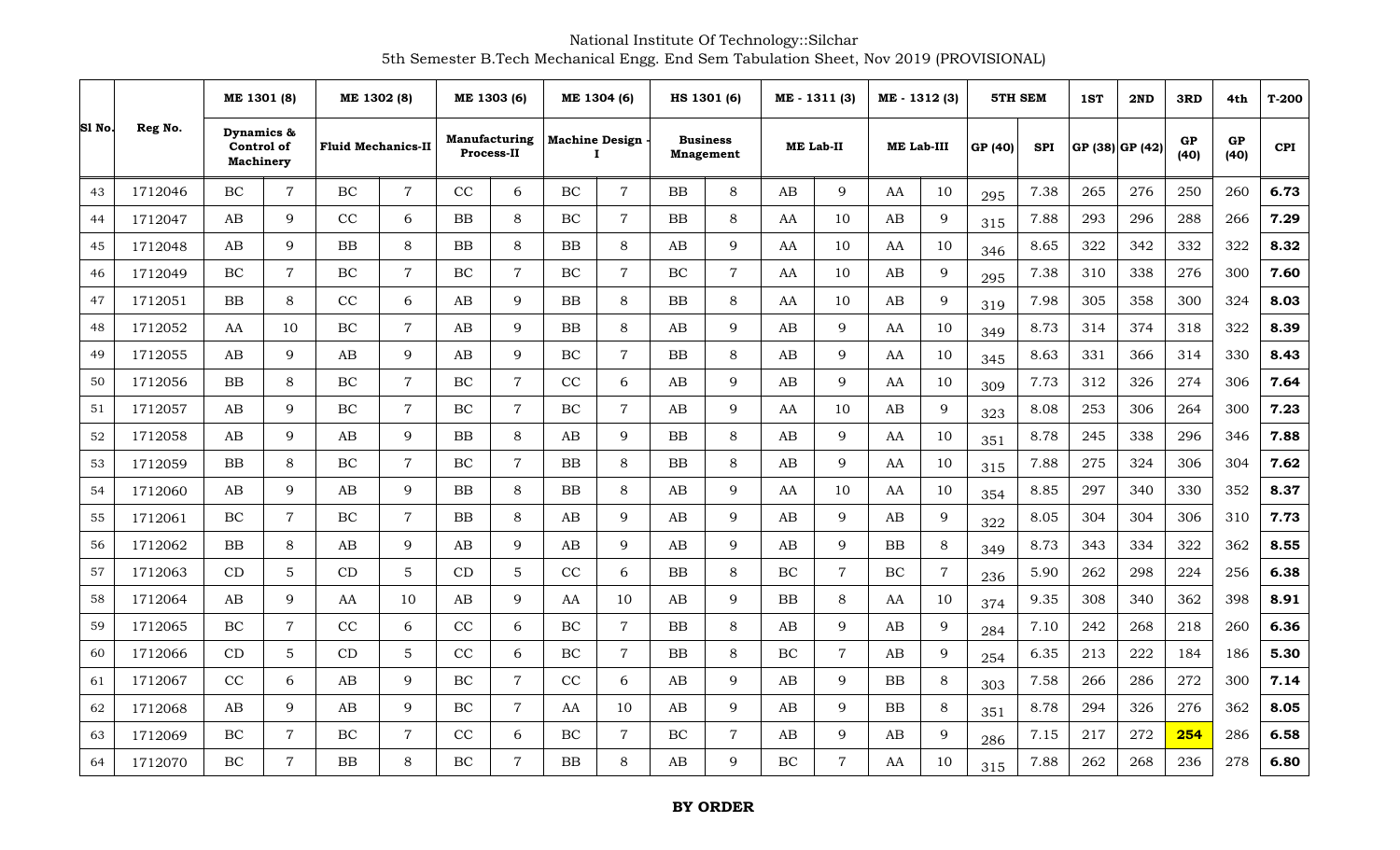National Institute Of Technology::Silchar 5th Semester B.Tech Mechanical Engg. End Sem Tabulation Sheet, Nov 2019 (PROVISIONAL)

| Sl No. |         | ME 1301 (8)                                  |                 |                           | ME 1302 (8)      | ME 1303 (6)  |                                           | ME 1304 (6) |                                   | HS 1301 (6)            |                                     | ME - 1311 (3) |                  | ME - 1312 (3) |                |         | <b>5TH SEM</b> | 1ST | 2ND             | 3RD        | 4th        | $T-200$    |
|--------|---------|----------------------------------------------|-----------------|---------------------------|------------------|--------------|-------------------------------------------|-------------|-----------------------------------|------------------------|-------------------------------------|---------------|------------------|---------------|----------------|---------|----------------|-----|-----------------|------------|------------|------------|
|        | Reg No. | Dynamics &<br>Control of<br><b>Machinery</b> |                 | <b>Fluid Mechanics-II</b> |                  |              | <b>Manufacturing</b><br><b>Process-II</b> |             | <b>Machine Design</b><br>$\bf{I}$ |                        | <b>Business</b><br><b>Mnagement</b> |               | <b>ME Lab-II</b> | ME Lab-III    |                | GP (40) | <b>SPI</b>     |     | GP (38) GP (42) | GP<br>(40) | GP<br>(40) | <b>CPI</b> |
| 65     | 1712071 | BC                                           | $\overline{7}$  | BB                        | 8                | <b>BB</b>    | 8                                         | BC          | $\overline{7}$                    | <b>BB</b>              | 8                                   | <b>BB</b>     | 8                | AB            | 9              | 309     | 7.73           | 259 | 296             | 252        | 290        | 7.03       |
| 66     | 1712072 | CC                                           | 6               | CD                        | 5                | DD           | $\overline{4}$                            | CC          | 6                                 | CC                     | 6                                   | BC            | $\overline{7}$   | ${\bf BB}$    | $\,8\,$        | 229     | 5.73           | 225 | 244             | 192        | 206        | 5.48       |
| 67     | 1712073 | AB                                           | 9               | AA                        | 10               | AB           | 9                                         | AA          | 10                                | AB                     | 9                                   | AB            | 9                | AA            | 10             | 377     | 9.43           | 323 | 358             | 336        | 376        | 8.85       |
| 68     | 1712074 | <b>BB</b>                                    | 8               | BC                        | $\overline{7}$   | CD           | $5\overline{)}$                           | BB          | 8                                 | AB                     | 9                                   | AB            | 9                | <b>BB</b>     | 8              | 303     | 7.58           | 267 | 332             | 280        | 284        | 7.33       |
| 69     | 1712075 | <b>BC</b>                                    | $\overline{7}$  | CC                        | 6                | CD           | 5                                         | CC          | 6                                 | AB                     | 9                                   | AB            | 9                | <b>BB</b>     | $\,8\,$        | 275     | 6.88           | 218 | 296             | 244        | 260        | 6.47       |
| 70     | 1712076 | BB                                           | 8               | AA                        | 10               | CC           | 6                                         | ${\bf BB}$  | 8                                 | ${\bf BB}$             | 8                                   | BC            | $\overline{7}$   | <b>BB</b>     | 8              | 321     | 8.03           | 288 | 320             | 302        | 314        | 7.73       |
| 71     | 1712077 | CC                                           | 6               | CC                        | 6                | CD           | 5                                         | BC          | $\overline{7}$                    | BC                     | $\overline{7}$                      | BC            | $\overline{7}$   | <b>BB</b>     | 8              | 255     | 6.38           | 274 | 290             | 70         | 176        | 5.33       |
| 72     | 1712078 | <b>BB</b>                                    | 8               | AB                        | 9                | $\rm BC$     | $\overline{7}$                            | AB          | 9                                 | AB                     | 9                                   | <b>BB</b>     | $8\,$            | AB            | 9              | 337     | 8.43           | 296 | 310             | 280        | 316        | 7.70       |
| 73     | 1712080 | <b>DD</b>                                    | $\overline{4}$  | <b>DD</b>                 | 4                | $\mathbf{F}$ | $\Omega$                                  | <b>DD</b>   | $\overline{4}$                    | BC                     | $\overline{7}$                      | BC            | $\overline{7}$   | <b>BB</b>     | 8              | 175     | 4.38           | 231 | 256             | 142        | 214        | 5.09       |
| 74     | 1712081 | BC                                           | $\overline{7}$  | ${\bf BB}$                | 8                | $\rm BC$     | $\overline{7}$                            | ${\bf BB}$  | 8                                 | $\mathbf{A}\mathbf{B}$ | 9                                   | AA            | 10               | AB            | $\mathbf Q$    | 321     | 8.03           | 309 | 340             | 284        | 290        | 7.72       |
| 75     | 1712082 | <b>BB</b>                                    | 8               | BB                        | $\,8\,$          | AB           | 9                                         | BB          | 8                                 | AB                     | 9                                   | <b>BB</b>     | $\,8\,$          | AA            | 10             | 338     | 8.45           | 252 | 272             | 254        | 286        | 7.01       |
| 76     | 1712083 | AB                                           | 9               | AB                        | 9                | AB           | 9                                         | AA          | 10                                | AB                     | 9                                   | <b>BB</b>     | 8                | AB            | 9              | 363     | 9.08           | 291 | 346             | 326        | 360        | 8.43       |
| 77     | 1712084 | $\mathbf{I}$                                 | <b>FALSE</b>    | $\rm BC$                  | $\boldsymbol{7}$ | <b>BB</b>    | 8                                         | AA          | 10                                | $\mathbf I$            | <b>FALSE</b>                        | BC            | $\overline{7}$   | <b>BB</b>     | 8              | 209     | 5.23           | 265 | 330             | 294        | 276        | 6.87       |
| 78     | 1712085 | AB                                           | 9               | AB                        | 9                | <b>BB</b>    | 8                                         | AB          | 9                                 | BC                     | $\overline{7}$                      | AA            | 10               | AA            | 10             | 348     | 8.70           | 291 | 314             | 296        | 356        | 8.03       |
| 79     | 1712086 | CD                                           | $5\overline{)}$ | DD                        | $\overline{4}$   | $\rm BC$     | $\overline{7}$                            | CC          | 6                                 | $\mathbf{A}\mathbf{B}$ | 9                                   | BB            | $8\,$            | ${\bf BB}$    | $\,8\,$        | 252     | 6.30           | 257 | 304             | 232        | 236        | 6.41       |
| 80     | 1712087 | CC                                           | 6               | CD                        | $\mathbf 5$      | <b>DD</b>    | $\overline{4}$                            | CC          | 6                                 | BC                     | $\overline{7}$                      | <b>BB</b>     | 8                | AB            | 9              | 241     | 6.03           | 200 | 280             | 216        | 274        | 6.06       |
| 81     | 1712089 | AB                                           | 9               | AB                        | 9                | AA           | 10                                        | AA          | 10                                | AB                     | 9                                   | <b>BB</b>     | $8\,$            | AB            | 9              | 369     | 9.23           | 269 | 320             | 310        | 338        | 8.03       |
| 82     | 1712090 | DD.                                          | $\overline{4}$  | <b>DD</b>                 | $\overline{4}$   | F            | $\Omega$                                  | CD          | 5                                 | CC                     | 6                                   | <b>BB</b>     | $8\,$            | AA            | 10             | 184     | 4.60           | 112 | 46              | 122        | 138        | 3.01       |
| 83     | 1712091 | AB                                           | 9               | AB                        | 9                | AB           | 9                                         | AB          | $\mathbf Q$                       | $\mathbf{A}\mathbf{B}$ | 9                                   | AB            | 9                | AB            | 9              | 360     | 9.00           | 333 | 354             | 358        | 374        | 8.90       |
| 84     | 1712092 | <b>BB</b>                                    | 8               | BB                        | 8                | BC           | $\overline{7}$                            | BB          | 8                                 | AB                     | 9                                   | BC            | $\overline{7}$   | BC            | $\overline{7}$ | 314     | 7.85           | 240 | 282             | 292        | 262        | 6.95       |
| 85     | 1712093 | BC                                           | $\overline{7}$  | BC                        | $\overline{7}$   | CC           | 6                                         | <b>BB</b>   | 8                                 | AB                     | 9                                   | AB            | 9                | BC            | $\overline{7}$ | 298     | 7.45           | 277 | 328             | 278        | 298        | 7.40       |
| 86     | 1712094 | <b>BC</b>                                    | $\overline{7}$  | <b>BB</b>                 | 8                | <b>BB</b>    | 8                                         | BB          | 8                                 | <b>BB</b>              | 8                                   | BB            | 8                | AB            | 9              | 315     | 7.88           | 248 | 296             | 274        | 296        | 7.15       |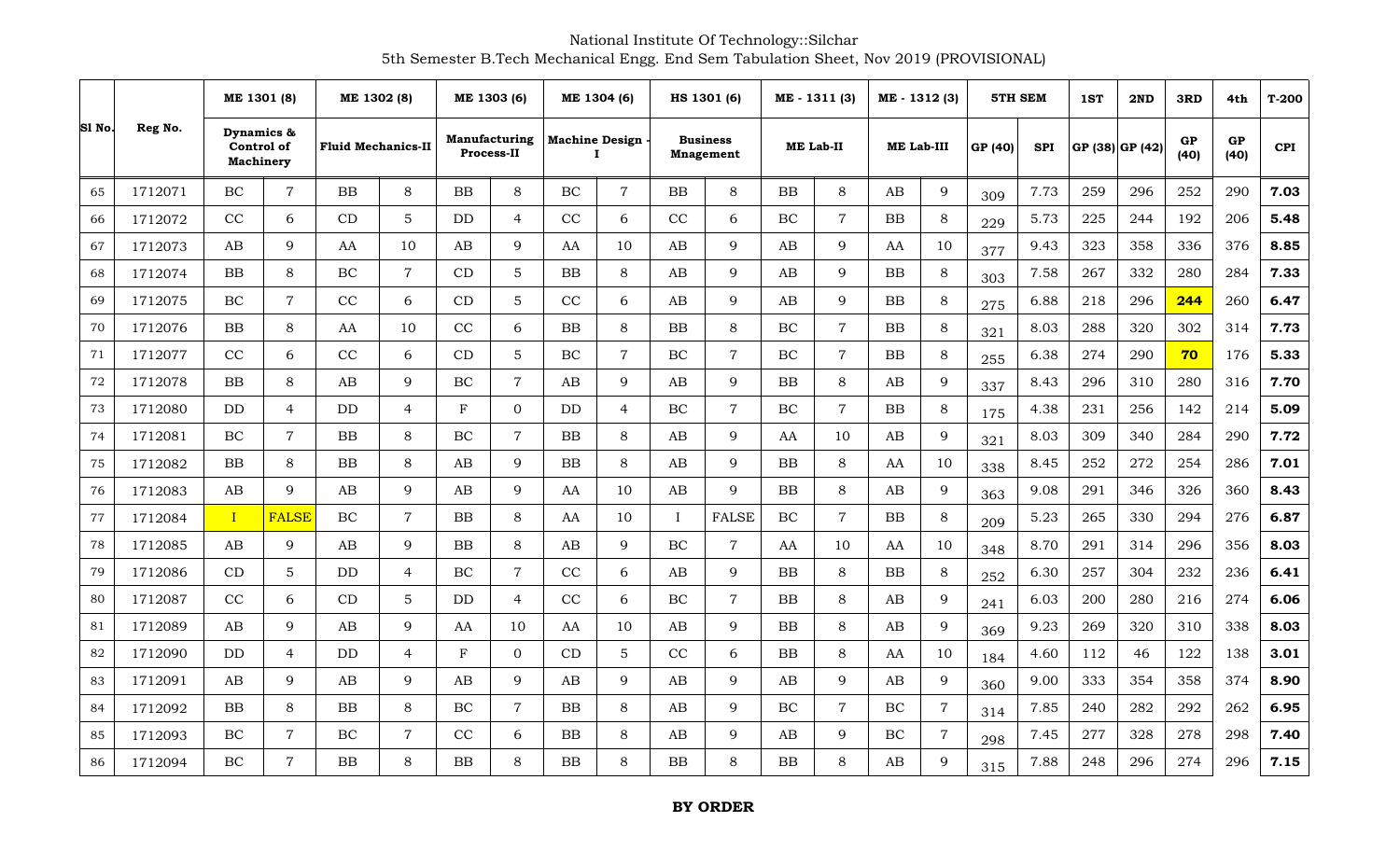National Institute Of Technology::Silchar 5th Semester B.Tech Mechanical Engg. End Sem Tabulation Sheet, Nov 2019 (PROVISIONAL)

|        |         | ME 1301 (8)                                  |                | ME 1302 (8)               |                  | ME 1303 (6)  |                                           | ME 1304 (6)            |                                   |                        | HS 1301 (6)                         |           | ME - 1311 (3)    | ME - 1312 (3)          |                |         | <b>5TH SEM</b> | 1ST | 2ND             | 3RD        | 4th        | $T-200$    |
|--------|---------|----------------------------------------------|----------------|---------------------------|------------------|--------------|-------------------------------------------|------------------------|-----------------------------------|------------------------|-------------------------------------|-----------|------------------|------------------------|----------------|---------|----------------|-----|-----------------|------------|------------|------------|
| Sl No. | Reg No. | Dynamics &<br>Control of<br><b>Machinery</b> |                | <b>Fluid Mechanics-II</b> |                  |              | <b>Manufacturing</b><br><b>Process-II</b> |                        | <b>Machine Design</b><br>$\bf{I}$ |                        | <b>Business</b><br><b>Mnagement</b> |           | <b>ME Lab-II</b> |                        | ME Lab-III     | GP (40) | <b>SPI</b>     |     | GP (38) GP (42) | GP<br>(40) | GP<br>(40) | <b>CPI</b> |
| 87     | 1712095 | CC                                           | 6              | <b>BB</b>                 | 8                | AB           | 9                                         | <b>BB</b>              | 8                                 | <b>BB</b>              | 8                                   | AB        | 9                | AB                     | 9              | 316     | 7.90           | 279 | 290             | 278        | 276        | 7.20       |
| 88     | 1712096 | AB                                           | 9              | AB                        | 9                | AB           | 9                                         | AA                     | 10                                | $\mathbf{A}\mathbf{B}$ | 9                                   | AB        | 9                | AB                     | $\mathbf Q$    | 366     | 9.15           | 201 | 292             | 324        | 366        | 7.75       |
| 89     | 1712097 | <b>BC</b>                                    | $\overline{7}$ | AB                        | 9                | $\rm CC$     | 6                                         | BB                     | 8                                 | BC                     | $\overline{7}$                      | AA        | 10               | AA                     | 10             | 314     | 7.85           | 282 | 284             | 268        | 268        | 7.08       |
| 90     | 1712098 | CC                                           | 6              | CC                        | 6                | BC           | $\overline{7}$                            | $\rm BC$               | $\overline{7}$                    | <b>BB</b>              | 8                                   | <b>BB</b> | 8                | AB                     | 9              | 279     | 6.98           | 274 | 306             | 256        | 252        | 6.84       |
| 91     | 1712099 | AB                                           | 9              | AA                        | 10               | AB           | 9                                         | $\mathbf{A}\mathbf{B}$ | 9                                 | AB                     | 9                                   | AA        | 10               | AA                     | 10             | 374     | 9.35           | 272 | 332             | 336        | 366        | 8.40       |
| 92     | 1712100 | BC                                           | $\overline{7}$ | $\rm BC$                  | $\overline{7}$   | $\rm BC$     | $\overline{7}$                            | ${\bf BB}$             | 8                                 | ${\bf BB}$             | 8                                   | AB        | 9                | AB                     | 9              | 304     | 7.60           | 298 | 306             | 264        | 294        | 7.33       |
| 93     | 1712101 | CD                                           | $5\phantom{.}$ | CD                        | 5                | <b>DD</b>    | $\overline{4}$                            | CD                     | 5                                 | CC                     | 6                                   | <b>BB</b> | 8                | AB                     | 9              | 221     | 5.53           | 207 | 230             | 202        | 218        | 5.39       |
| 94     | 1712102 | BC                                           | $\overline{7}$ | CC                        | 6                | $\rm BC$     | $\overline{7}$                            | BB                     | 8                                 | AB                     | 9                                   | <b>BB</b> | $8\,$            | $\rm BC$               | $\overline{7}$ | 293     | 7.33           | 279 | 332             | 264        | 300        | 7.34       |
| 95     | 1712103 | CC                                           | 6              | CC                        | 6                | CC           | 6                                         | BC                     | $\overline{7}$                    | AB                     | 9                                   | AB        | 9                | BC                     | $\overline{7}$ | 276     | 6.90           | 256 | 274             | 260        | 290        | 6.78       |
| 96     | 1712104 | BC                                           | $\overline{7}$ | ${\bf BB}$                | 8                | $\rm BB$     | 8                                         | AB                     | $\mathbf Q$                       | $\mathbf{A}\mathbf{B}$ | 9                                   | BB        | $\,8\,$          | $\mathbf{A}\mathbf{B}$ | $\mathbf Q$    | 327     | 8.18           | 248 | 232             | 260        | 306        | 6.87       |
| 97     | 1712105 | AB                                           | 9              | AA                        | 10               | AA           | 10                                        | AA                     | 10                                | AB                     | 9                                   | <b>BB</b> | $\,8\,$          | AA                     | 10             | 380     | 9.50           | 350 | 390             | 368        | 382        | 9.35       |
| 98     | 1712106 | CD                                           | $\overline{5}$ | CC                        | 6                | $\mathbf{F}$ | $\overline{0}$                            | BC                     | $\overline{7}$                    | <b>BB</b>              | 8                                   | <b>BB</b> | 8                | ${\bf BB}$             | 8              | 226     | 5.65           | 213 | 208             | <b>118</b> | 138        | 4.52       |
| 99     | 1712107 | BC                                           | $\overline{7}$ | $\rm BC$                  | $\boldsymbol{7}$ | BC           | $\overline{7}$                            | <b>BB</b>              | 8                                 | BB                     | 8                                   | <b>BB</b> | 8                | <b>BB</b>              | 8              | 298     | 7.45           | 263 | 332             | 238        | 260        | 6.96       |
| 100    | 1712108 | CC                                           | 6              | <b>BC</b>                 | $\overline{7}$   | <b>DD</b>    | $\overline{4}$                            | BC                     | $\overline{7}$                    | <b>BB</b>              | 8                                   | AB        | 9                | AA                     | 10             | 275     | 6.88           | 206 | 256             | 198        | 198        | 5.67       |
| 101    | 1712110 | $\mathbf{F}$                                 | $\Omega$       | DD                        | $\overline{4}$   | F            | $\Omega$                                  | $\rm{DD}$              | 4                                 | ${\bf BB}$             | 8                                   | BB        | $8\,$            | CC                     | 6              | 146     | 3.65           | 151 | 102             | 32         | 104        | 2.68       |
| 102    | 1712111 | BC                                           | $\overline{7}$ | F                         | $\mathbf{0}$     | BC           | $\overline{7}$                            | BC                     | $\overline{7}$                    | AB                     | 9                                   | <b>BB</b> | 8                | <b>BB</b>              | 8              | 242     | 6.05           | 216 | 258             | 190        | 242        | 5.74       |
| 103    | 1712112 | BC                                           | $\overline{7}$ | $\rm BC$                  | $\overline{7}$   | CD           | 5                                         | $\rm BC$               | $\overline{7}$                    | AB                     | 9                                   | AB        | 9                | AA                     | 10             | 295     | 7.38           | 277 | 290             | 244        | 296        | 7.01       |
| 104    | 1712113 | CD                                           | $5\phantom{.}$ | CC                        | 6                | CD           | $5\overline{)}$                           | BC                     | $\overline{7}$                    | <b>BB</b>              | 8                                   | AB        | 9                | AB                     | 9              | 262     | 6.55           | 235 | 284             | 204        | 222        | 6.04       |
| 105    | 1712114 | BC                                           | $\overline{7}$ | $\rm BC$                  | $\overline{7}$   | $\rm BC$     | $\overline{7}$                            | $\rm BC$               | $\overline{7}$                    | $\mathbf{A}\mathbf{B}$ | 9                                   | AB        | 9                | AB                     | 9              | 304     | 7.60           | 288 | 292             | 248        | 274        | 7.03       |
| 106    | 1712115 | F                                            | $\Omega$       | $\mathbf F$               | $\mathbf{0}$     | F            | $\Omega$                                  | $\mathbf F$            | $\Omega$                          | BB                     | 8                                   | BC        | $\overline{7}$   | BB                     | 8              | 93      | 2.33           | 190 | 84              | 100        | 44         | 2.56       |
| 107    | 1712116 | CD                                           | 5              | CC                        | 6                | CD           | 5                                         | CC                     | 6                                 | $\rm BC$               | $\overline{7}$                      | AB        | 9                | BB                     | 8              | 247     | 6.18           | 198 | 290             | 228        | 162        | 5.63       |
| 108    | 1712117 | BC                                           | $\overline{7}$ | BB                        | 8                | <b>BB</b>    | 8                                         | AA                     | 10                                | AB                     | 9                                   | AB        | 9                | AB                     | 9              | 336     | 8.40           | 323 | 350             | 294        | 324        | 8.14       |